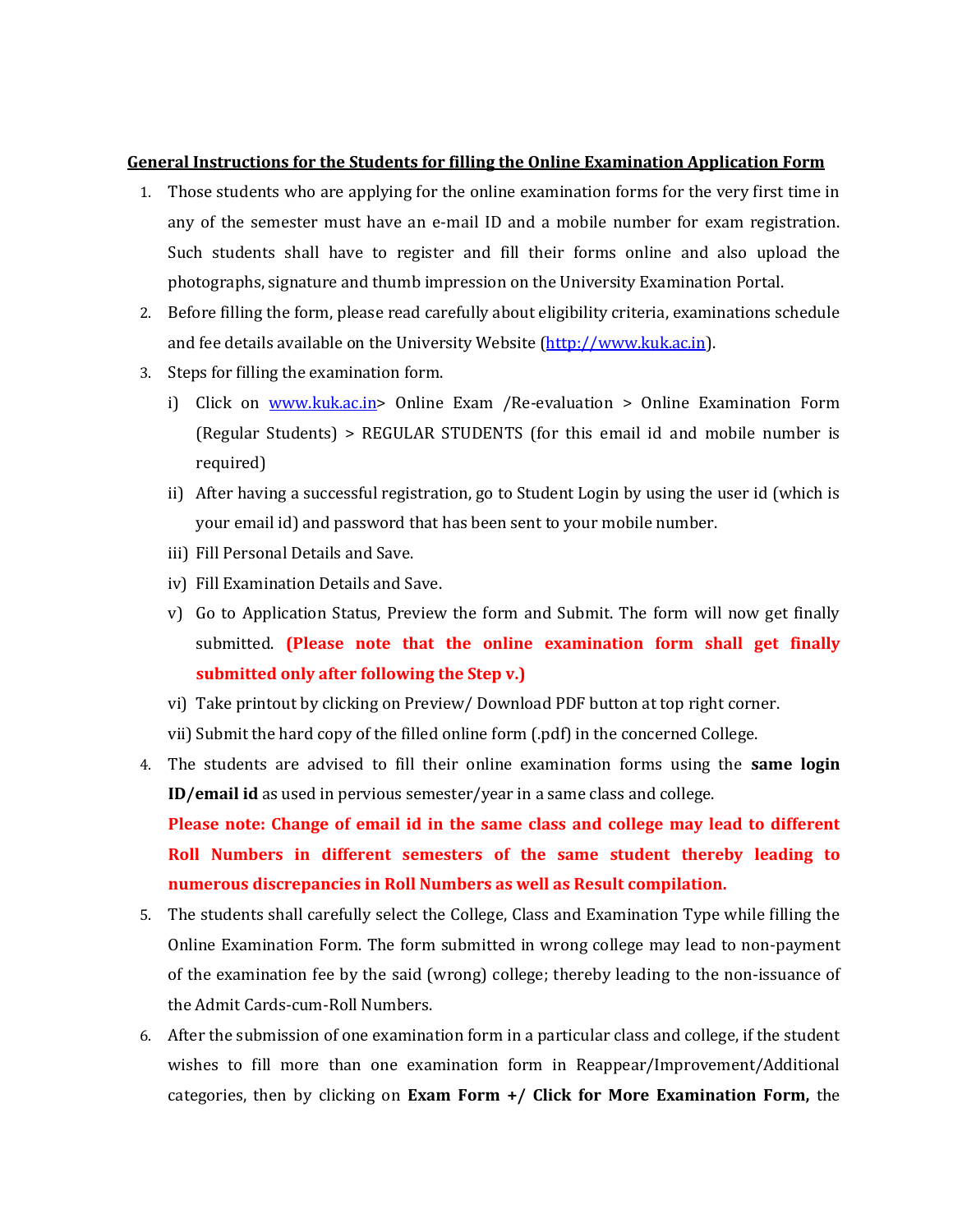student shall be able to successfully submit his more than one examination form in various categories through same email id and in the same class and college**.**

- 7. The students will fill **their own mobile number and email id only** (and not someone else's) while doing the registration and filling the online examination form as all important correspondence/messages shall be sent on the registered email id and mobile number.
- 8. If a student forgets his/her email ID and password; then follow these steps to recover the same: **Go to Student Login --> Click on Forgot UserID / Password**. The email Id and password will be sent to his/her registered mobile number.



Even Colleges can also provide the user id/mobile number to their students by visiting the **Dashboard** on their panel.

- 9. Details of examination fees for all the courses are available at university's website [\(www.kuk.ac.in\)](http://www.kuk.ac.in/)
- 10. The Examination fees and Deficit/Balance Fee (if any) for all the students who have filled their online examination forms in Full Papers/Reappear/Improvement/Additional shall be paid through their concerned College/Institute through the online examination portal.

**Please note: The Deficit/Balance Fee of the students shall be accepted by the university through the Online Examination Portal only by the respective Colleges/ Departments/Institutes. The students shall not pay their deficit/balance fee directly to the university through any other mode except through their last attended college/department/institute via the Online Examination Portal.** 

11. The students shall receive the message on their registered mobile numbers immediately after the generation of the Balance/Deficit Fee by the university. The updated Deficit/Balance Fee shall also be reflected in the Application Status in the students' login. Upon the updation of the Deficit/Balance Fee, the concerned students shall deposit his/her